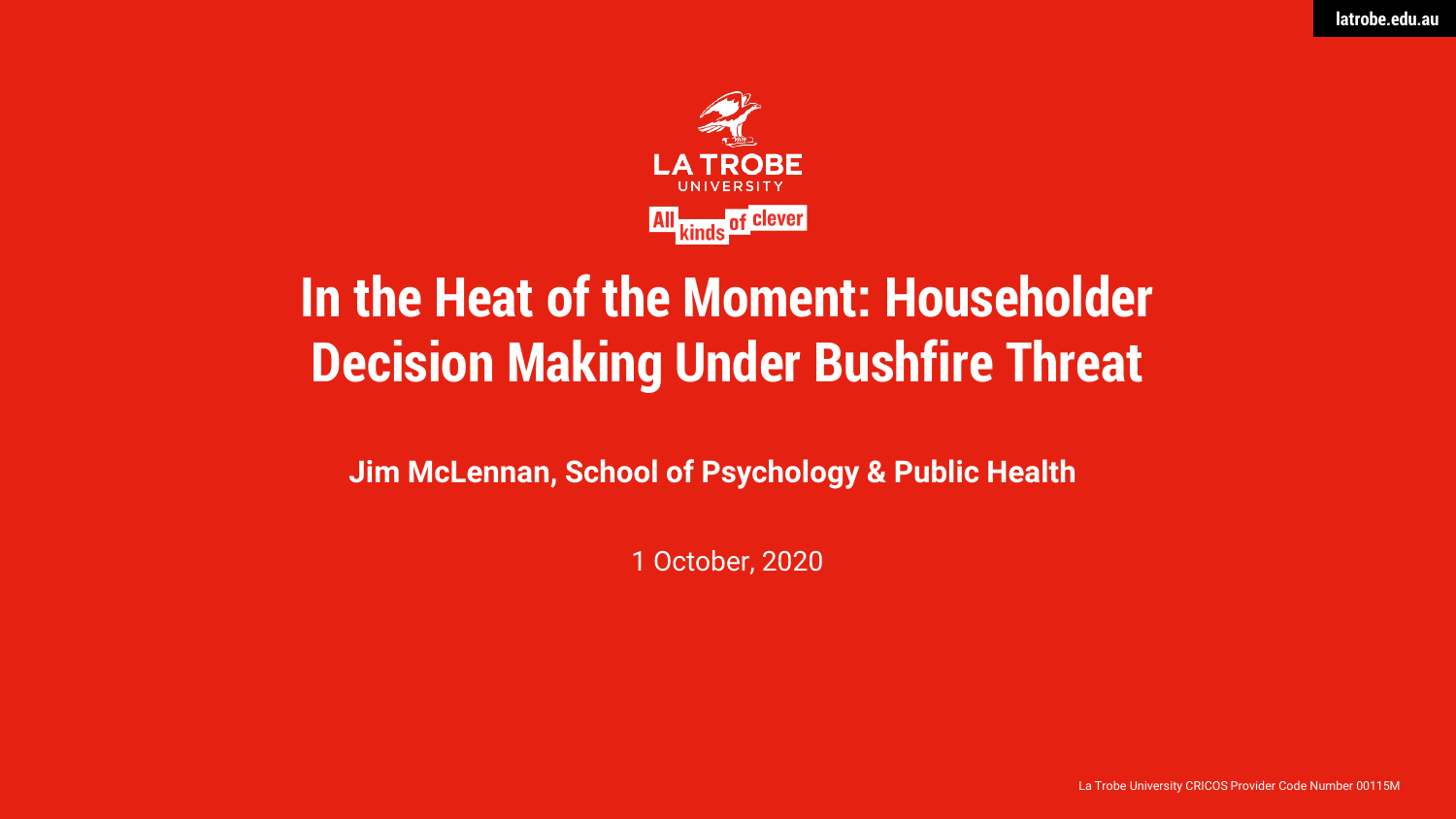## **Not surviving a bushfire**

**Evidence presented to the 2009 Victorian Bushfires Royal Commission is consistent with fatal choices made under extreme stress being associated with up to 22 fatalities (18 adults, 4 children) in 8 separate incidents.** 

See: 2009 Victorian Bushfires Royal Commission FINAL REPORT VOLUME I THE FIRES AND THE FIRE RELATED DEATHS pages 238-332; and relevant hearing transcripts]

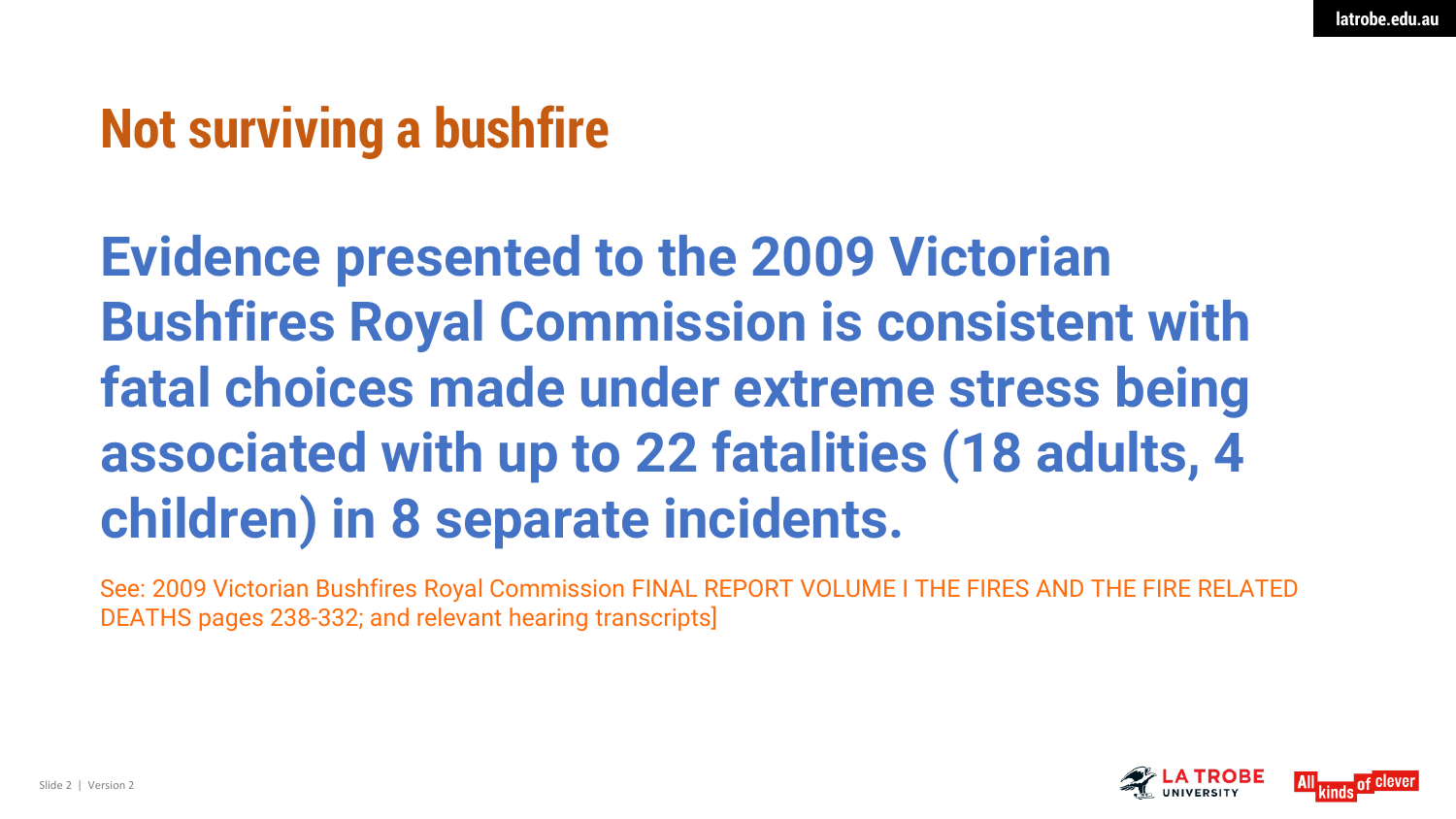# **Common causes of bushfire-related householder deaths**

| <b>Heat-Related</b>                                                                                                                               | 'Smoke'-Related                                                                    | <b>Trauma-Related</b>                                                                    |
|---------------------------------------------------------------------------------------------------------------------------------------------------|------------------------------------------------------------------------------------|------------------------------------------------------------------------------------------|
| <b>Damage to airway</b><br>tissue due to<br>convective heat<br><b>Hyperthermia due</b><br>to radiant heat<br><b>Burns injury</b><br>complications | <b>Carbon monoxide</b><br>poisoning<br><b>Airway tissue damage</b><br>by irritants | <b>Vehicle-related</b><br><b>impacts</b><br><b>Crushing by falling</b><br>trees/branches |
|                                                                                                                                                   |                                                                                    |                                                                                          |



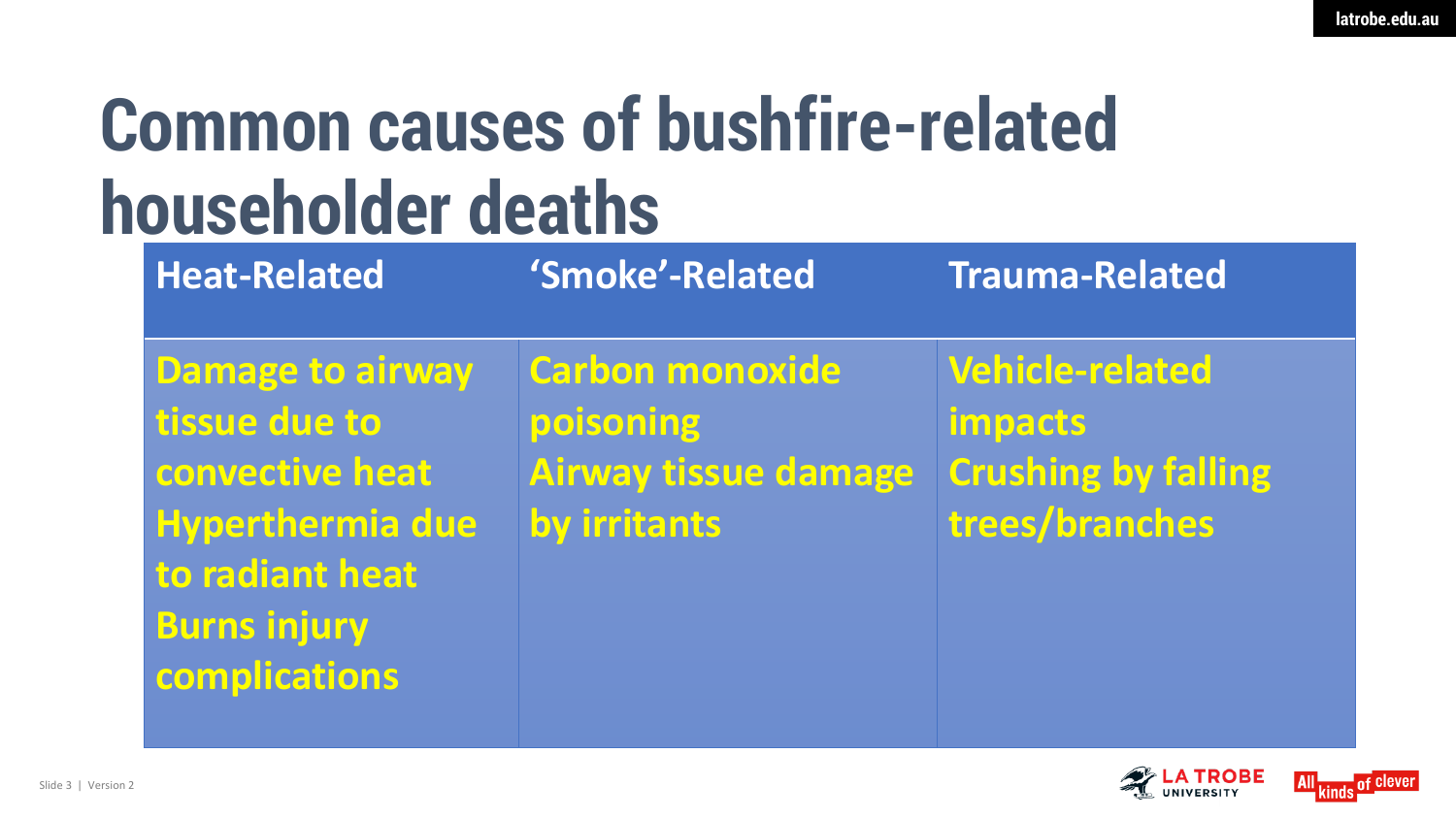## **Surviving imminent bushfire threat**

**Of 483 survivors of the 2009 Black Saturday fires interviewed by the Bushfire CRC Research Task Force, 47 survived 'severe' to 'extreme' levels of threat to life. Almost all did so by 'keeping their heads' despite their dangerous situation:** 

- **they down-regulated their fear/anxiety**
- **they maintained their focus on threats to life and responding adaptively to these threats.**

[See: *Australian Journal of Emergency Management*, 2011, volume Vol. 26 No. 2, pp. 41-46]

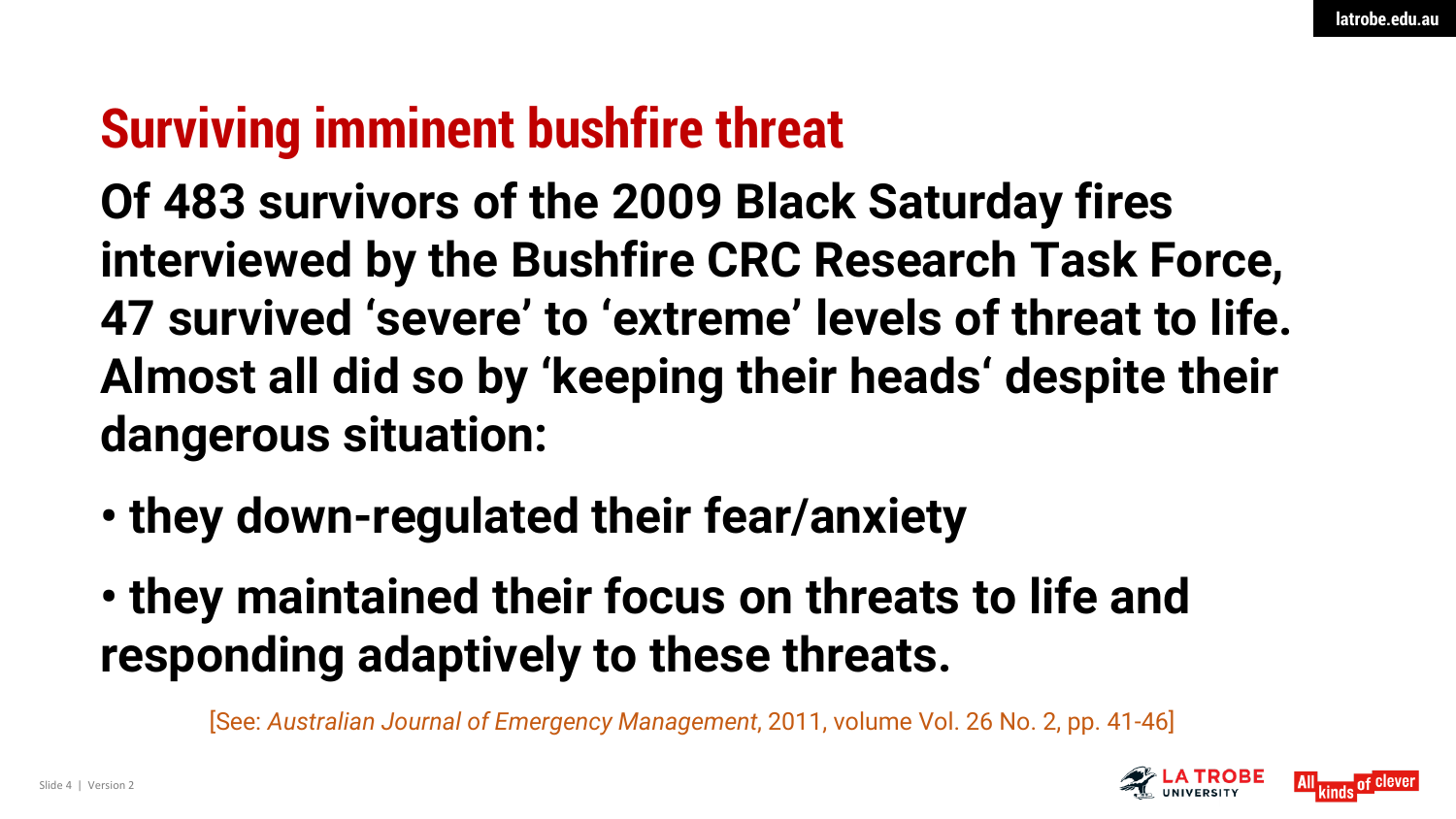## **--Decision making (?) under imminent bushfire threat**

**..ringing my husband at work and I was just in a mad panic. I just said to him—I was trying to say what I had to say and I could hardly speak...I'm just saying** *'Tell me what to do! I don't know what to do, tell me'!-***- You can't think.—'***There's a bushfire close'—***I said,** *'It's coming and just getting closer and closer'***...He said 'grab the dog, and get out, now'!** [Interview following the Lake Clifton, WA, Fire 10-01-2011]

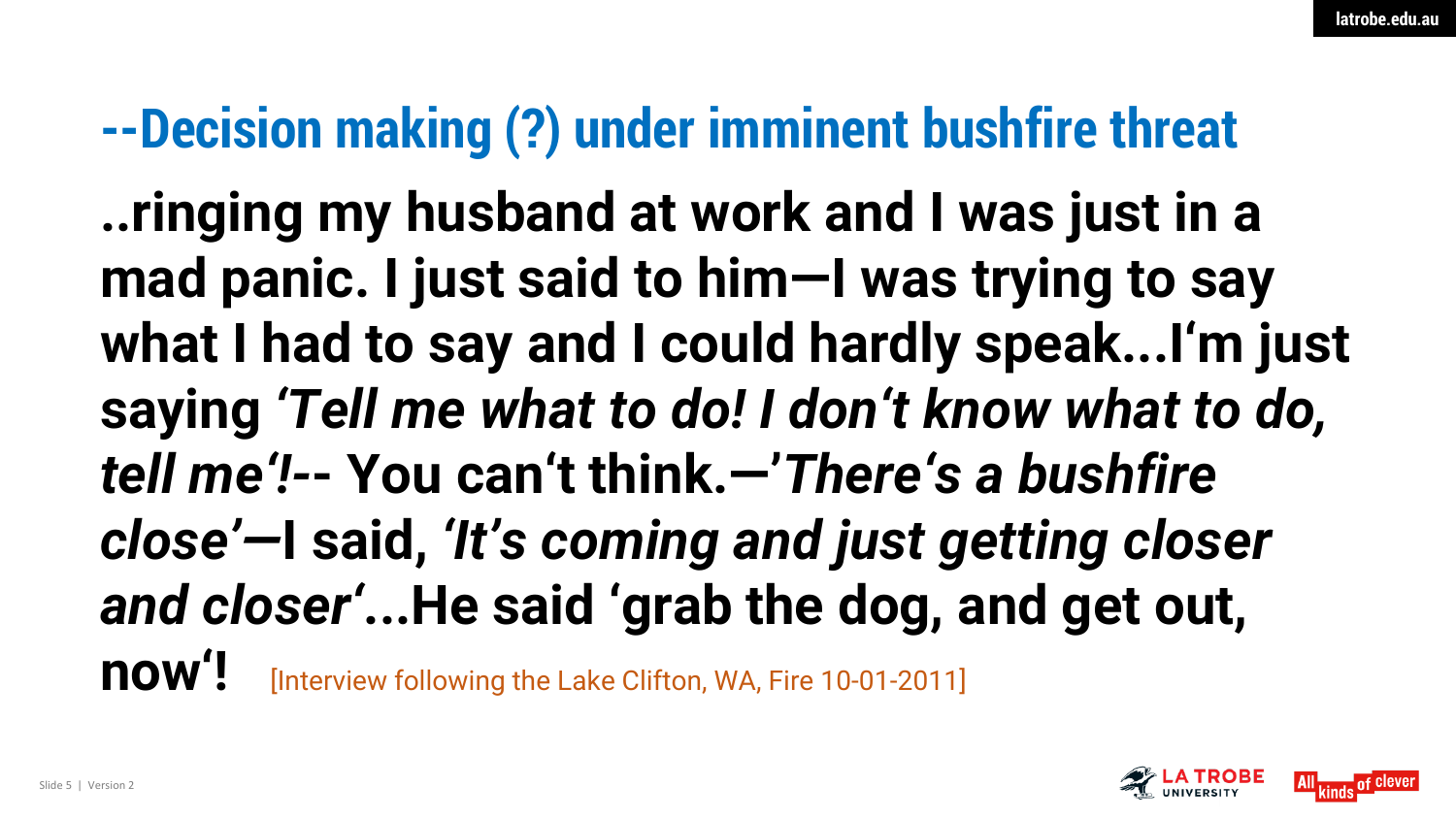## **--Decision making under imminent bushfire threat**

**Things were exploding...it was a war zone...the house was obviously going up...I dragged the kids out in the yard...the kids had bare feet...there's a dry dam up the back...we laid down there...no, we had nothing to cover us, no time...we all copped burns, from embers and stuff ...the SES got us to hospital, the kids had to be on oxygen...** 

**When we got back the house was OK, just a few burns on the roof.** [Interview following the 'Black Saturday' fire, Bendigo, VIC 07-02-2009]

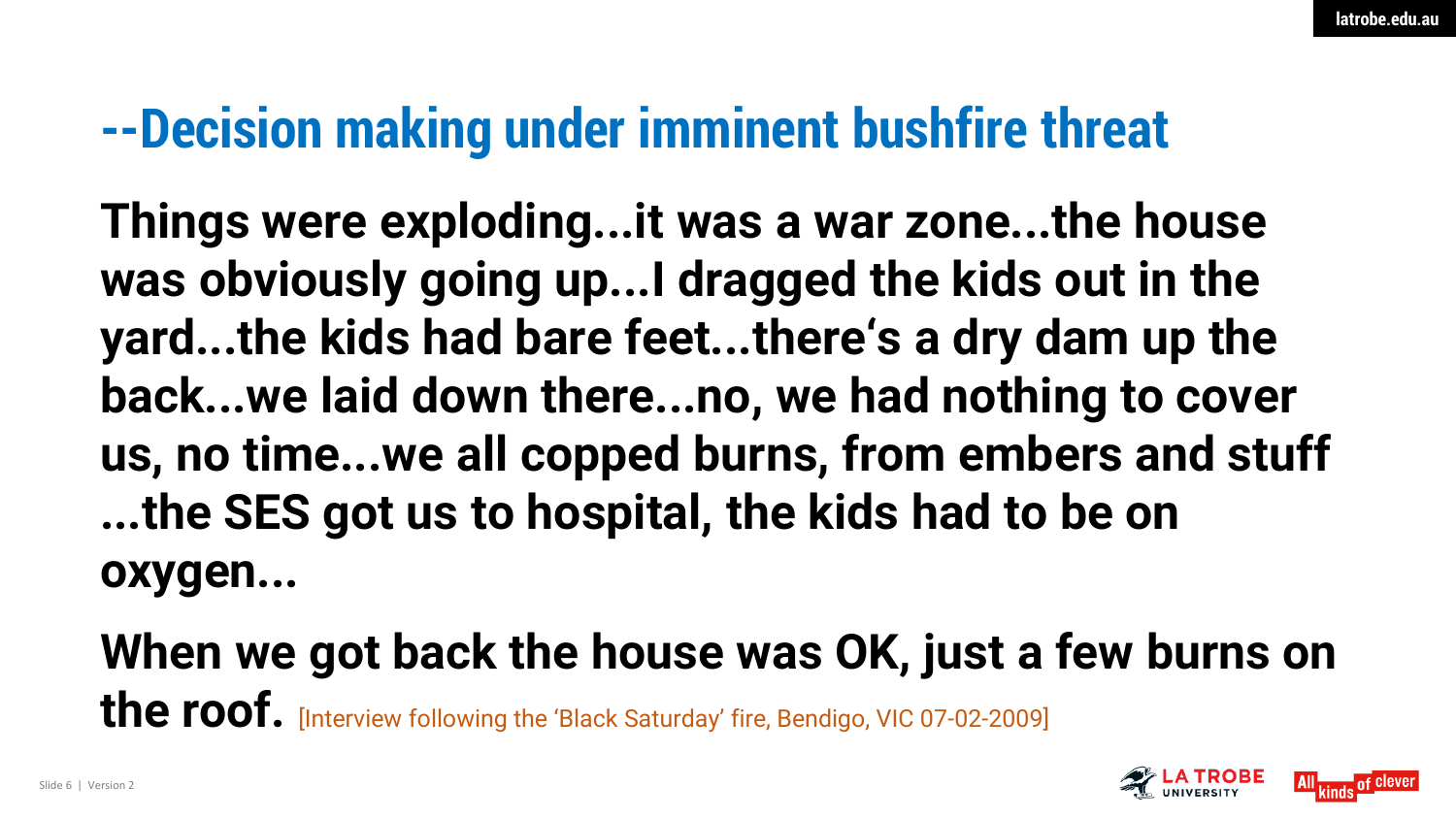**---Add the preceding to numerous anecdotal accounts of survivors' experiences during a range of disaster situations—including bushfires-- and it seems clear that stress can play a significant role in survival versus non-survival.** 

**BUT HOW?**

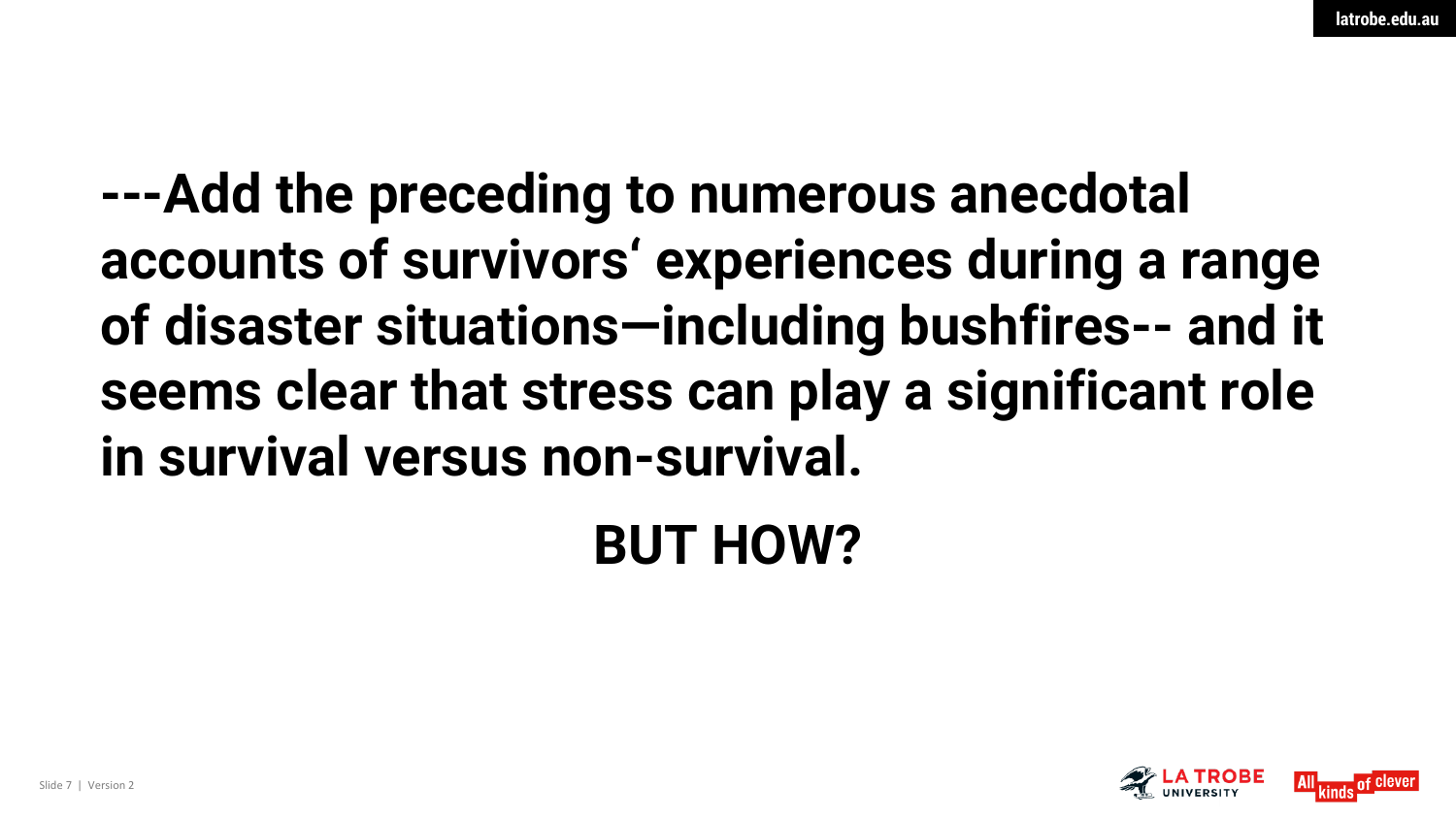### *In researchers' dreams! Imagine:*

A. N. Other, U. N. Owen, & J. O. King. (In Preparation). Controlled experimental laboratory investigations of the effects of stress on bushfire survival-related decision making by civilians. *The Journal of Unobtainable Wildfire Research*.

--sadly, this has yet to be published!!!

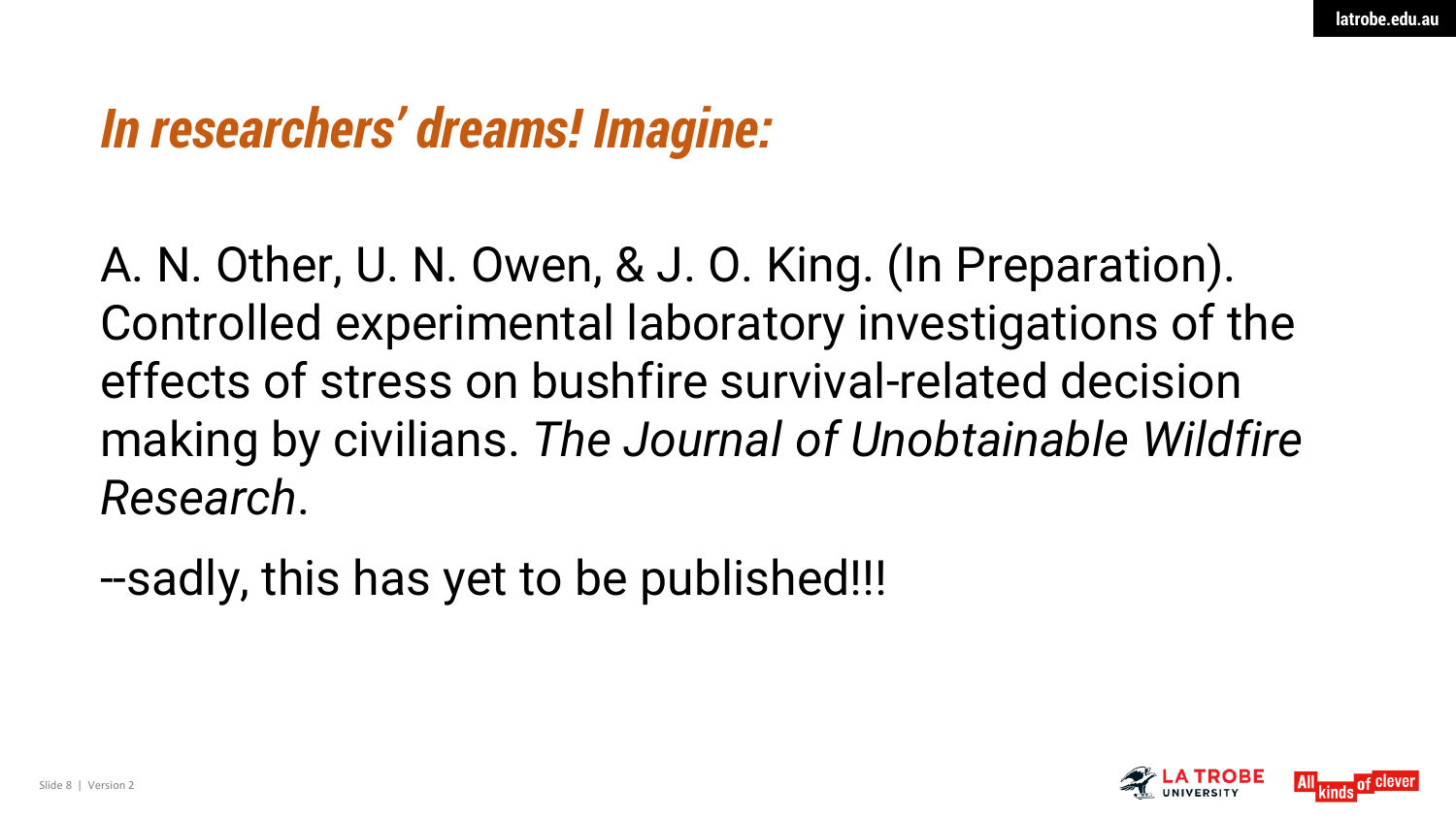#### *We are, in some respects, baboons*

#### *who wear clothes and use words…*





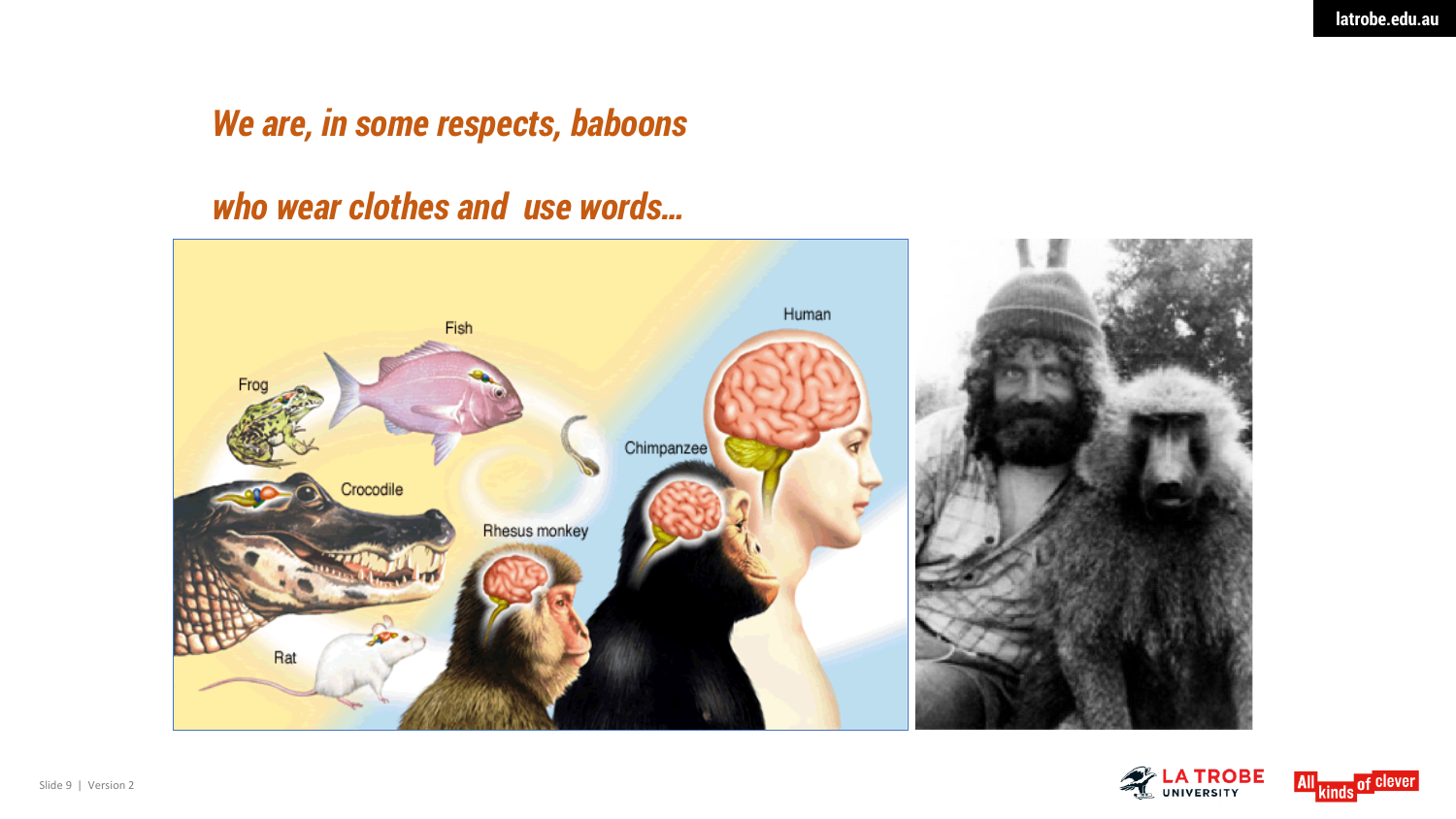| <b>Feature</b>  | <b>Human Weaknesses</b>                                                                           | <b>Human Strengths</b>                                                                                                                                                                                                                            |
|-----------------|---------------------------------------------------------------------------------------------------|---------------------------------------------------------------------------------------------------------------------------------------------------------------------------------------------------------------------------------------------------|
| <b>Memory</b>   | Limited working memory<br>$\bullet$<br><b>Gaps in memory</b>                                      | Ability to store and retrieve a large amount of<br>$\bullet$<br>experience<br>We can use tools such as metaphors and<br>mnemonics to tap into information                                                                                         |
| <b>Thinking</b> | Limited speed of thinking<br>Shortcuts in thinking                                                | Recognize our emotions<br>Think about our thinking (meta-cognition)<br>$\bullet$<br>Think about other's people thinking<br>$\bullet$<br>Ability to anticipate and forecast<br>$\bullet$<br>Intuitive and analytical ways of thinking<br>$\bullet$ |
| <b>Relating</b> | Group think<br>$\bullet$ .<br>Exclude out-group members<br>from process<br>Interpersonal conflict | <b>Clarify understanding</b><br>$\bullet$<br><b>Establish trust</b><br>$\bullet$<br>Communicate efficiently<br>Co-ordinate joint actions                                                                                                          |
| <b>Emotions</b> | Over-ride, cloud, distort, or<br>bias information                                                 | Can provide intuition about early dangers<br>or solutions                                                                                                                                                                                         |

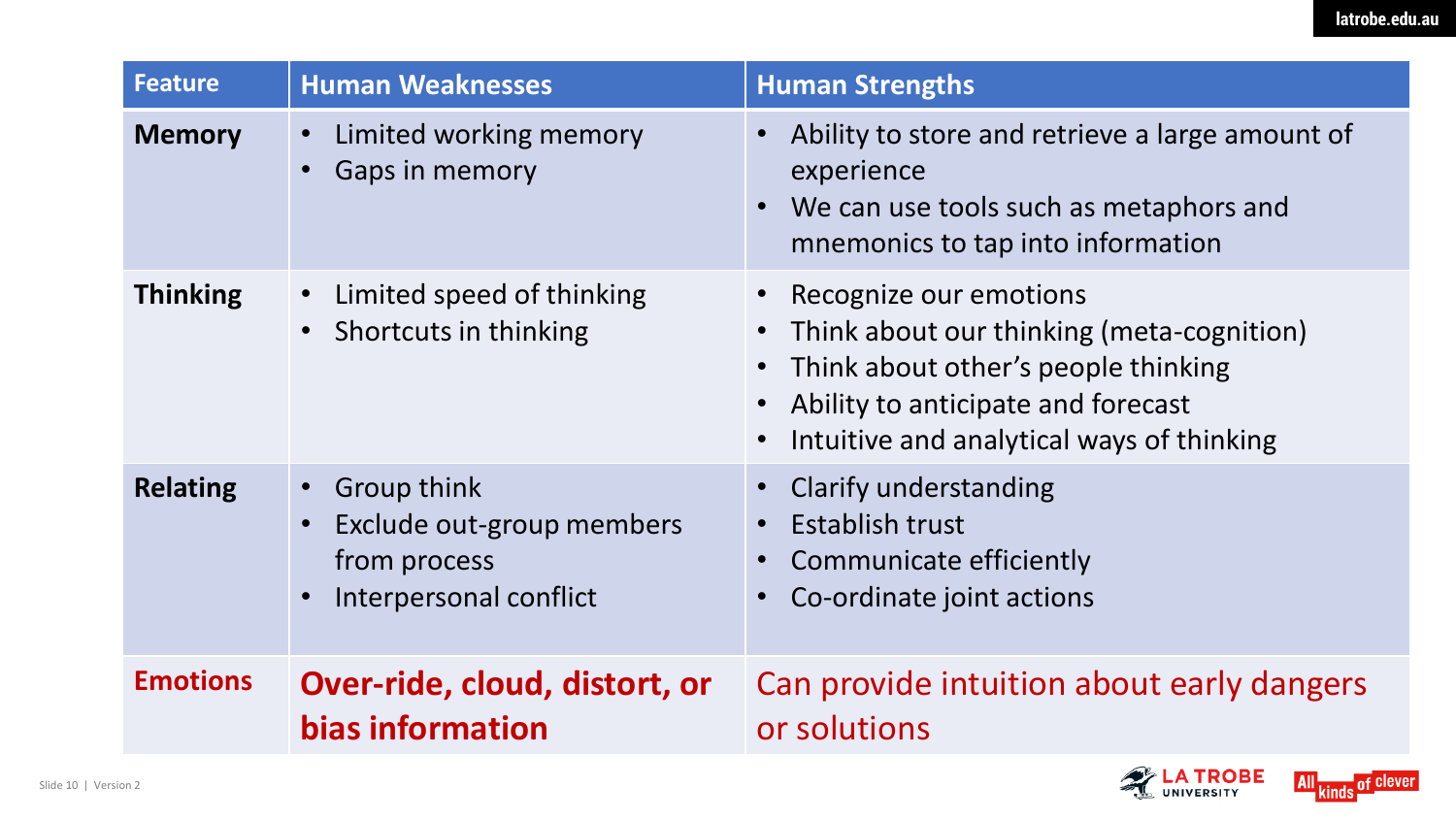## *Gaining understanding indirectly from stress research*

**Research into the effects of stress on human performance. Extend this to civilians in bushfires?** 

**Some definitions and distinctions -**

- 1. Stressor: the **source** of threat.
- 2. Stress: the psychological **impact** of the threat-situation.

#### **Distinguish:**

- Stress, a **negative mood state**, from
- Arousal –**activation,** or **energisation.**

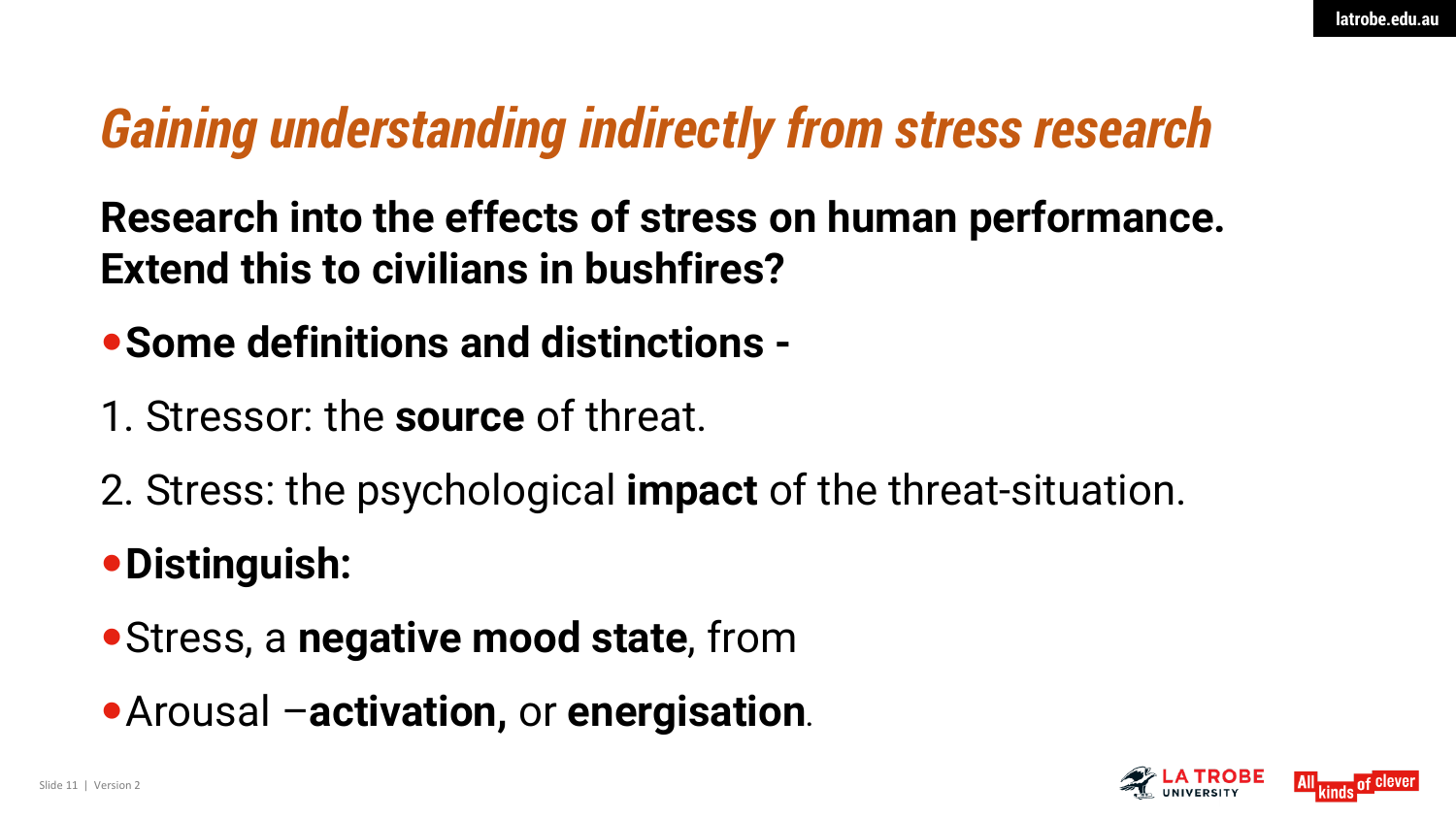## **The transactional model of stress**



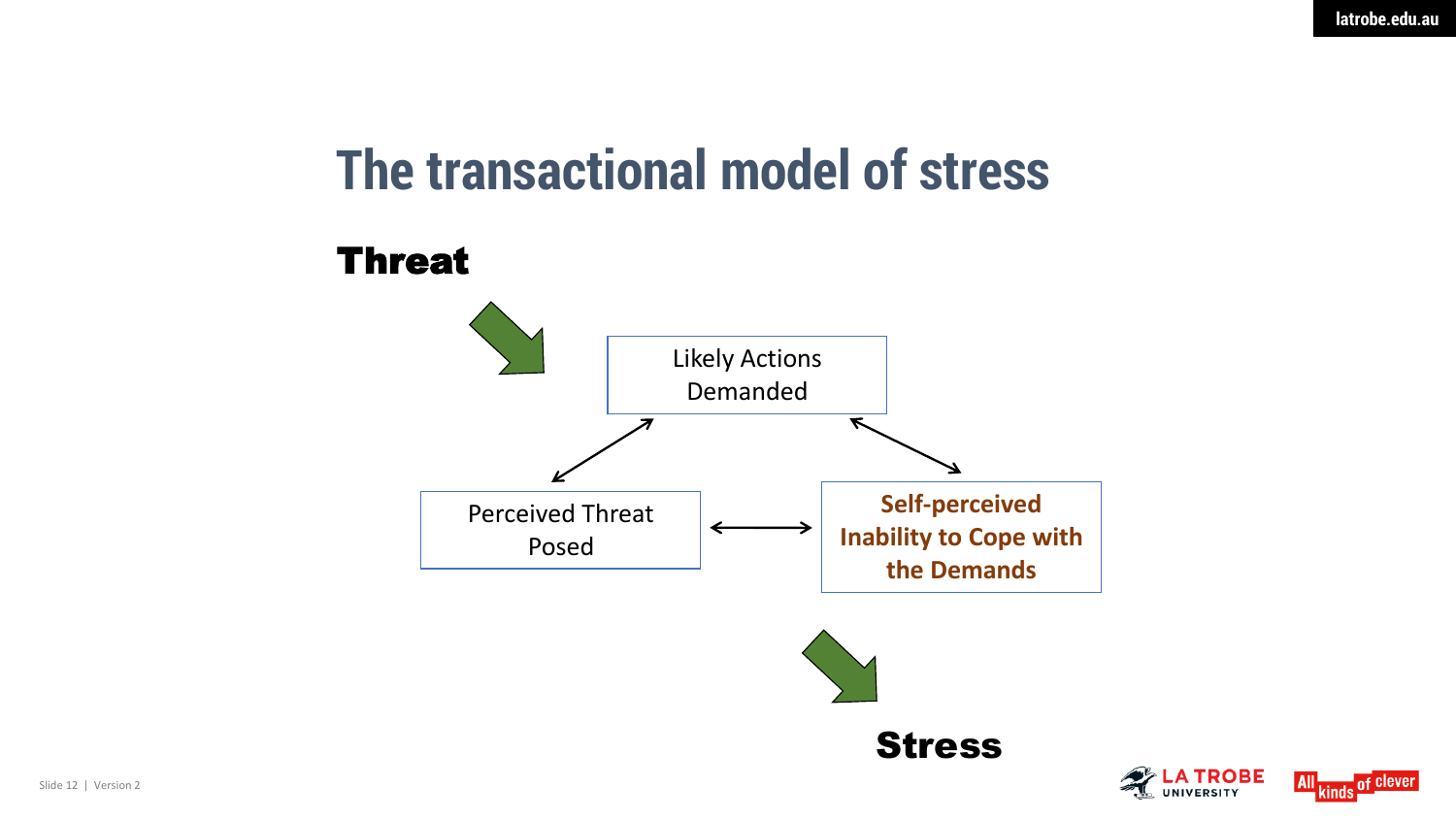#### **Stress has negative effects on: General reviews of stress and human performance research**

- 1. **Perceptual-motor skills performance.**
- **2. Attention control.**
- **3. Memory.**
- **4. Reasoning, judgement & decision making.**

*Q: But many different stressors used in the research – how relevant are the findings in relation to bushfires?* 

**A: Select research studies involving potential threat of pain, injury, death.**

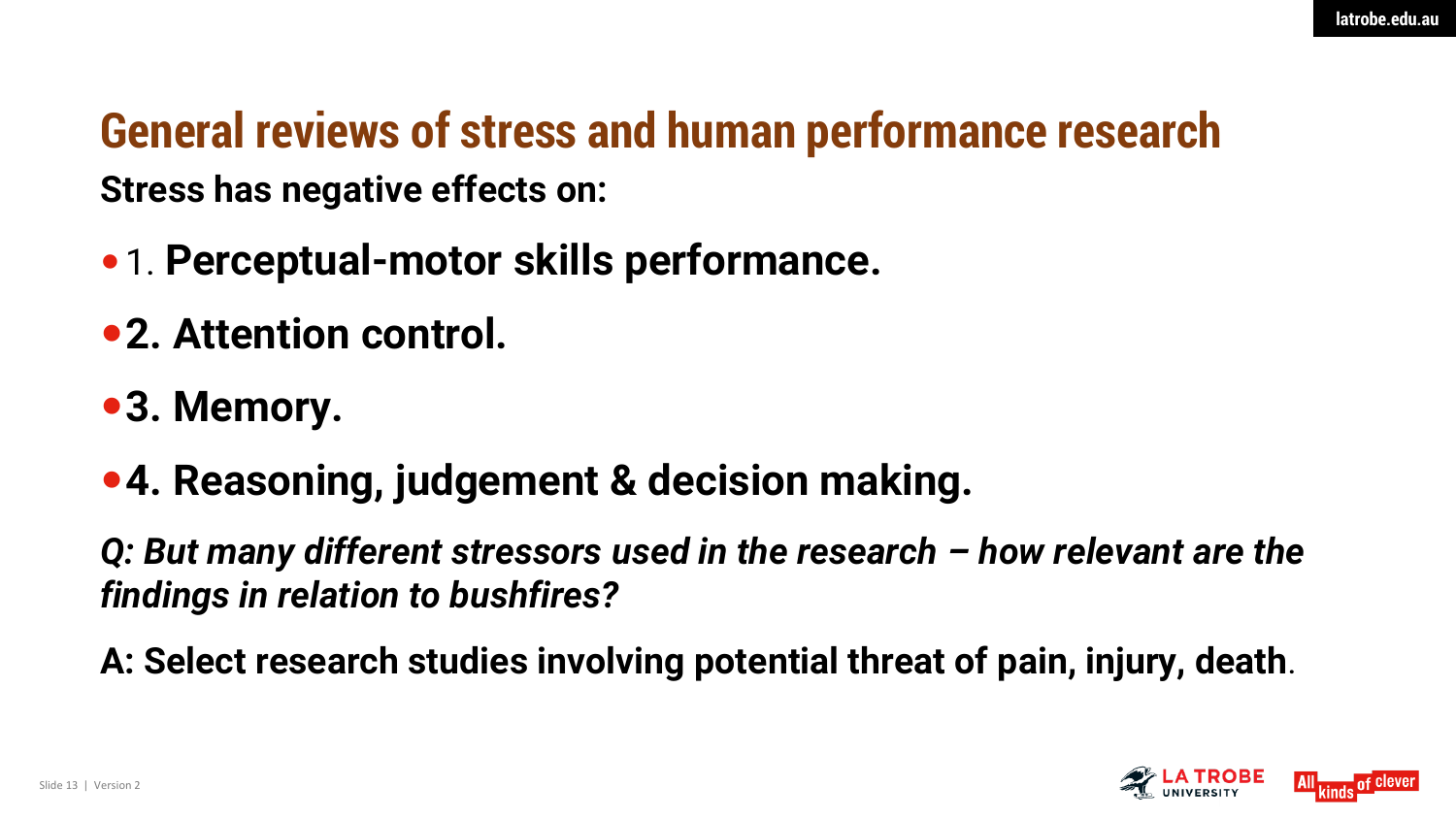### **Perceptual-Motor Skills Performance**

**5 studies: parachutists, divers, rock climbers, sport science students.** 

#### **Average mean decrement 29% -**

- Emerging threats may be overlooked.
- Tasks may take longer.
- Mistakes may be more likely.
- **―Clumsiness may strike!**

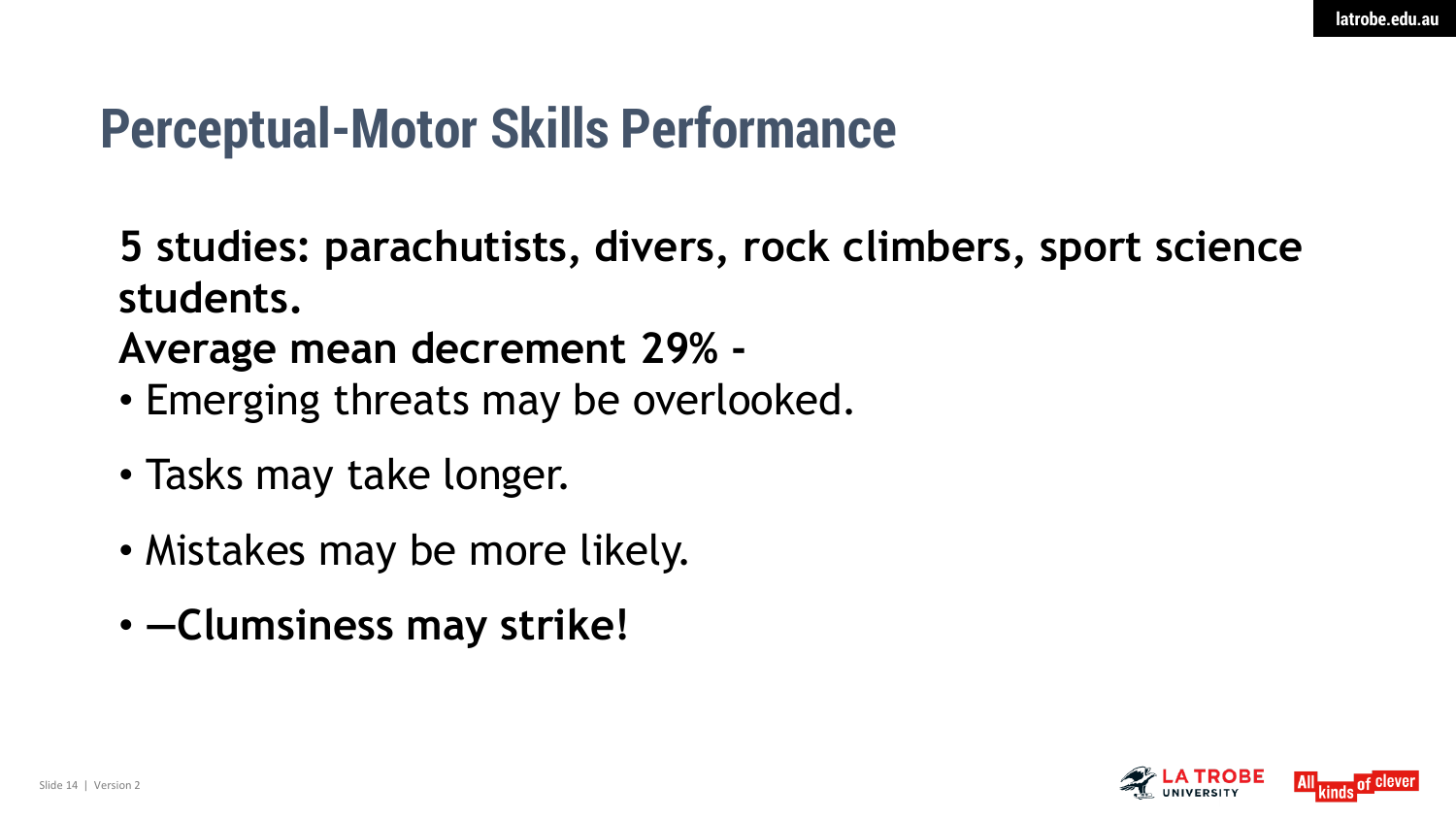#### **During 'Black Saturday' at Horsham, Victoria**

**I suddenly noticed that the ash was starting to drop around...so I came over here to get my car and backed out and swung around here to hook up the fire trailer...I looked up as I backed the trailer and I noticed a line of flame ...at the back of this paddock, shit!...So I started to try and hook the trailer onto the car, and I was having big trouble trying to get it on...I just couldn't seem to get it lined up to lock. I had to give up on the trailer and just leave.** 

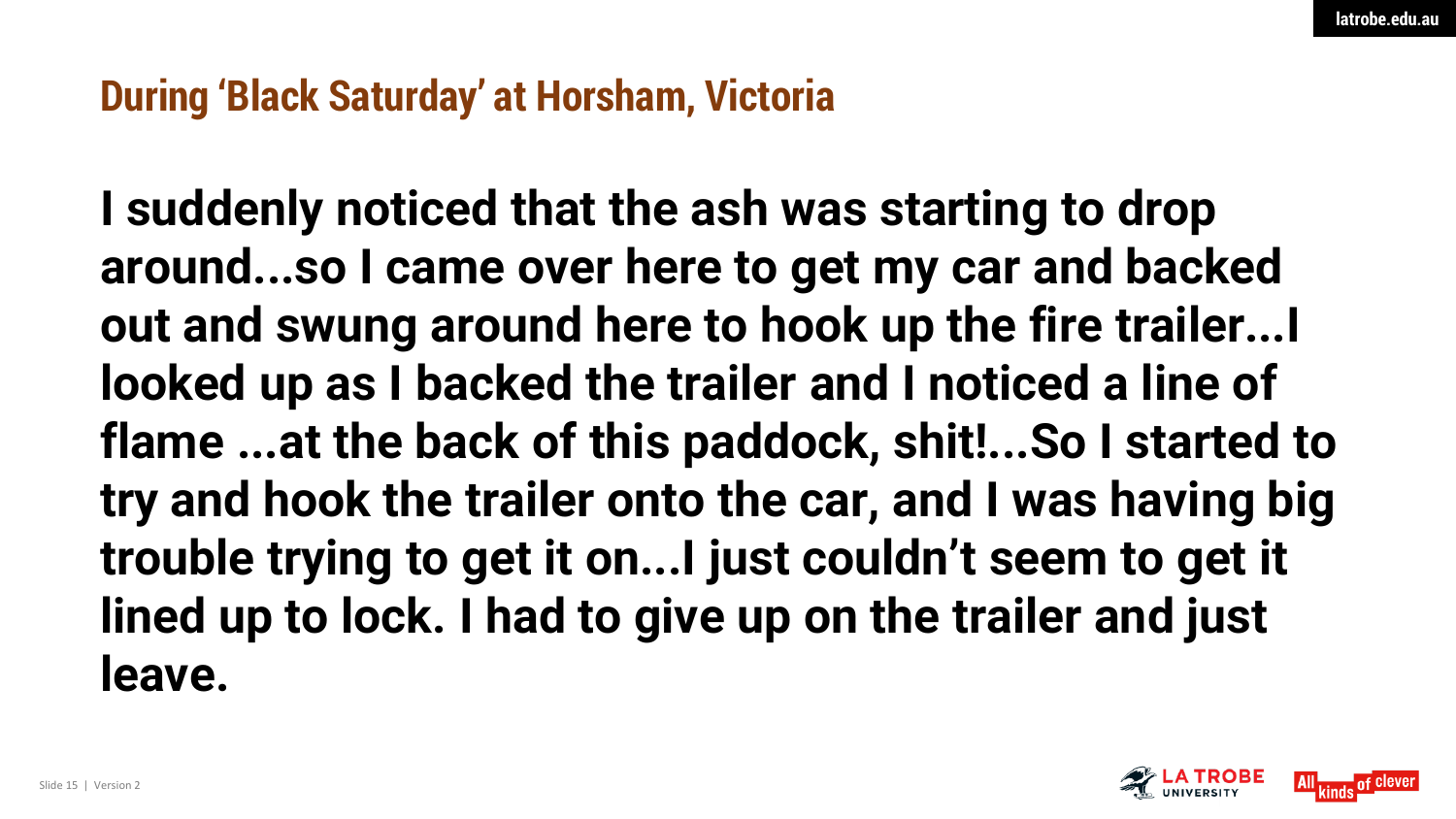## **Attention Control**

#### **4 studies: firefighters, rock climbers, divers, students. Average mean decrement 39% -**

- Attention may become narrowly focussed on only a few obvious aspects of the threat situation and miss the potentially deadly threats.
- It may be hard to concentrate and negative distracting thoughts keep getting in the way.

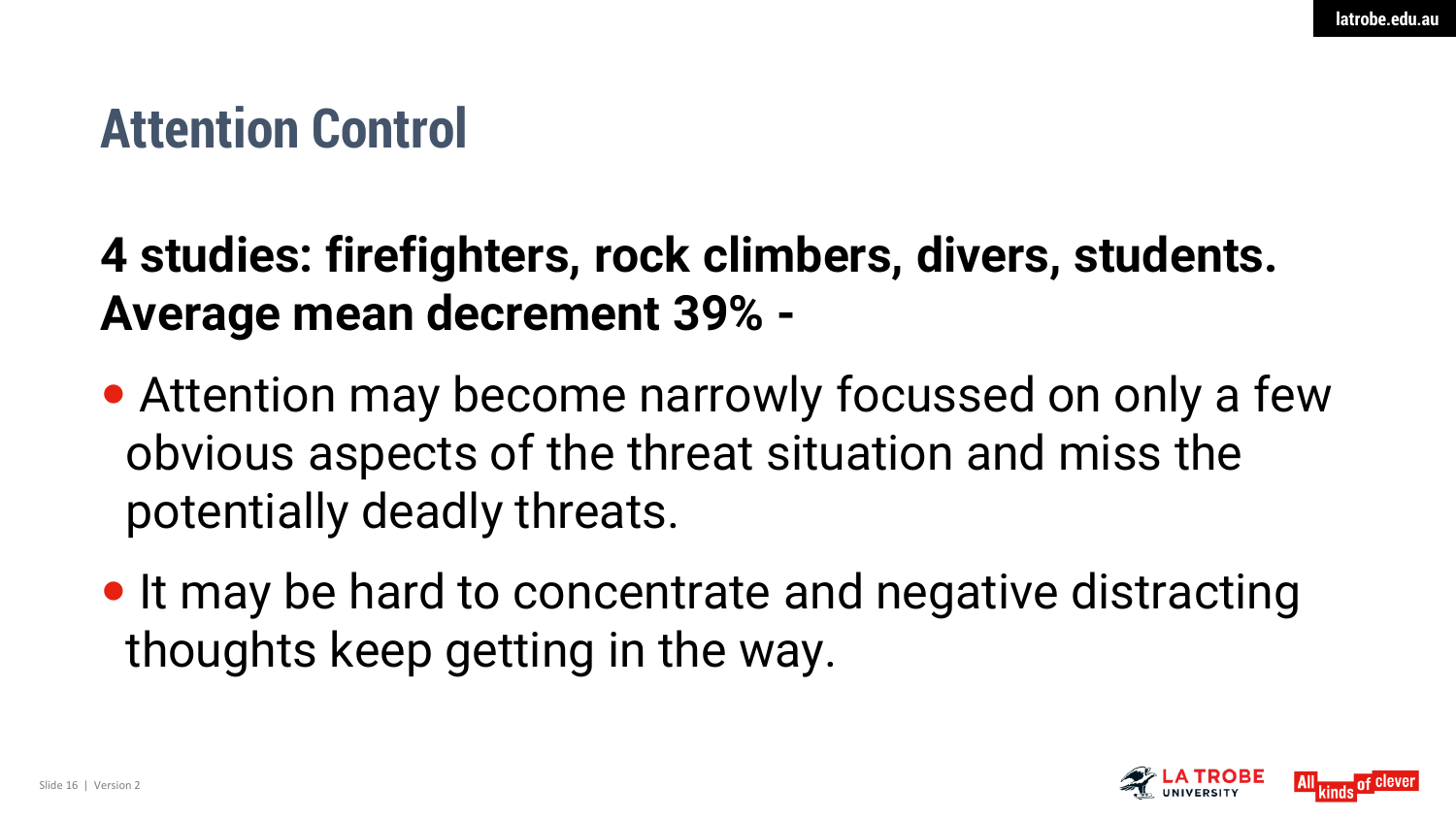## **During the Lake Clifton Fire**

So it was like 'What do I do Mum?' ...Yeah, it was one of those things like 'NO!'..I'm thinking it's going to be bad...and I thought because I'm here on my own I've got to take charge, but I felt like I wanted someone to say 'Angela, just do THAT!!'

---Do you know what I mean?

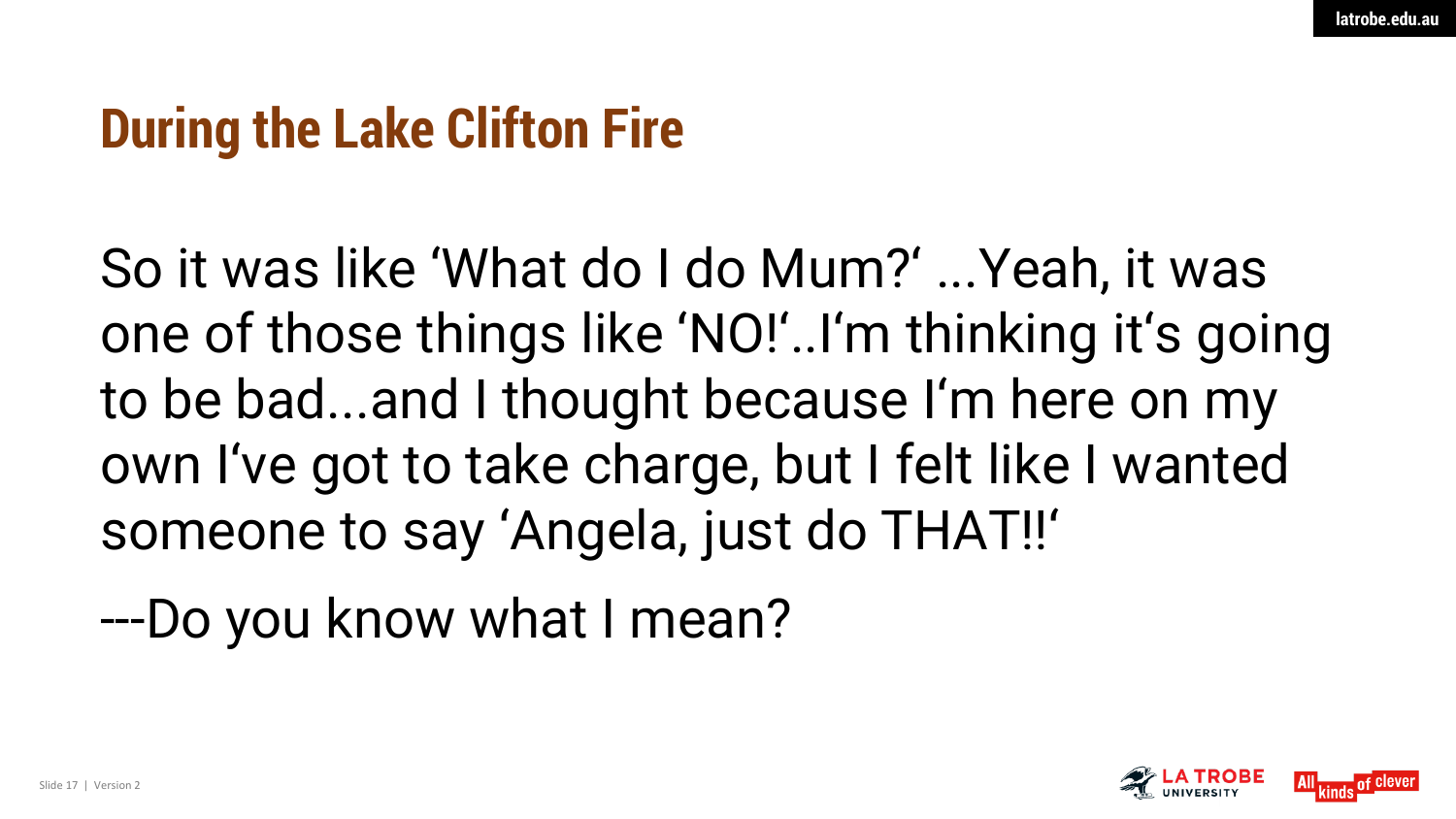## **Memory**

**4 studies: army recruits, parachutists, maritime college students: Average mean decrement 33% -**

### **(***the ditching study***!)**

- It may be difficult to keep important things in mind that you have to do.
- It may be hard to remember survival-related information—like driving directions to safety!

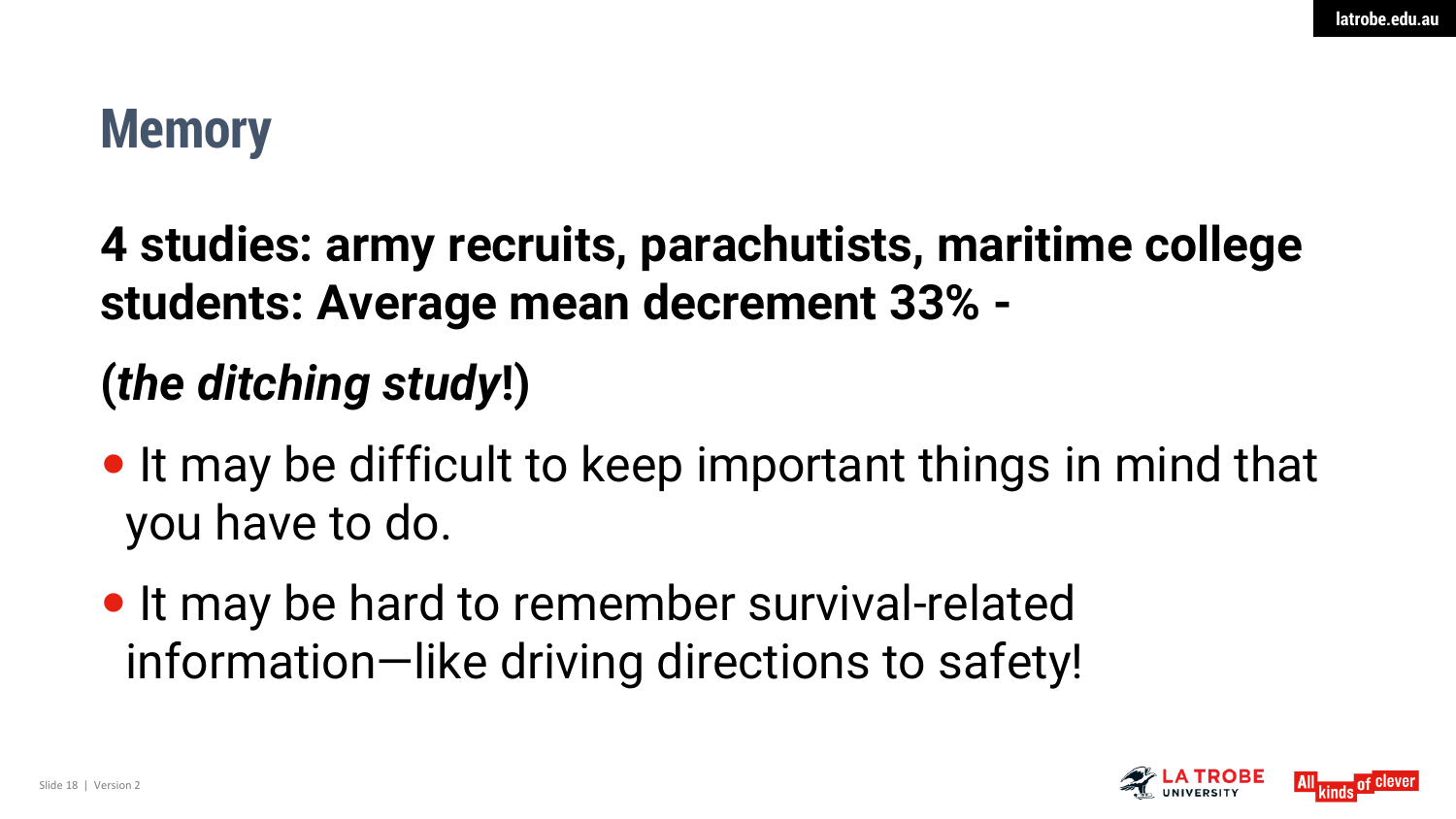## **Following the Lake Clifton Fire**

•Interviewer: Did you put the sprinkler systems on? •Interviewee: No, I didn't actually. I was on the phone all the time...I got to the car, dropped the phone in the car and I just went! Later, I thought 'Shit! I didn't do that'! And we lost the house.

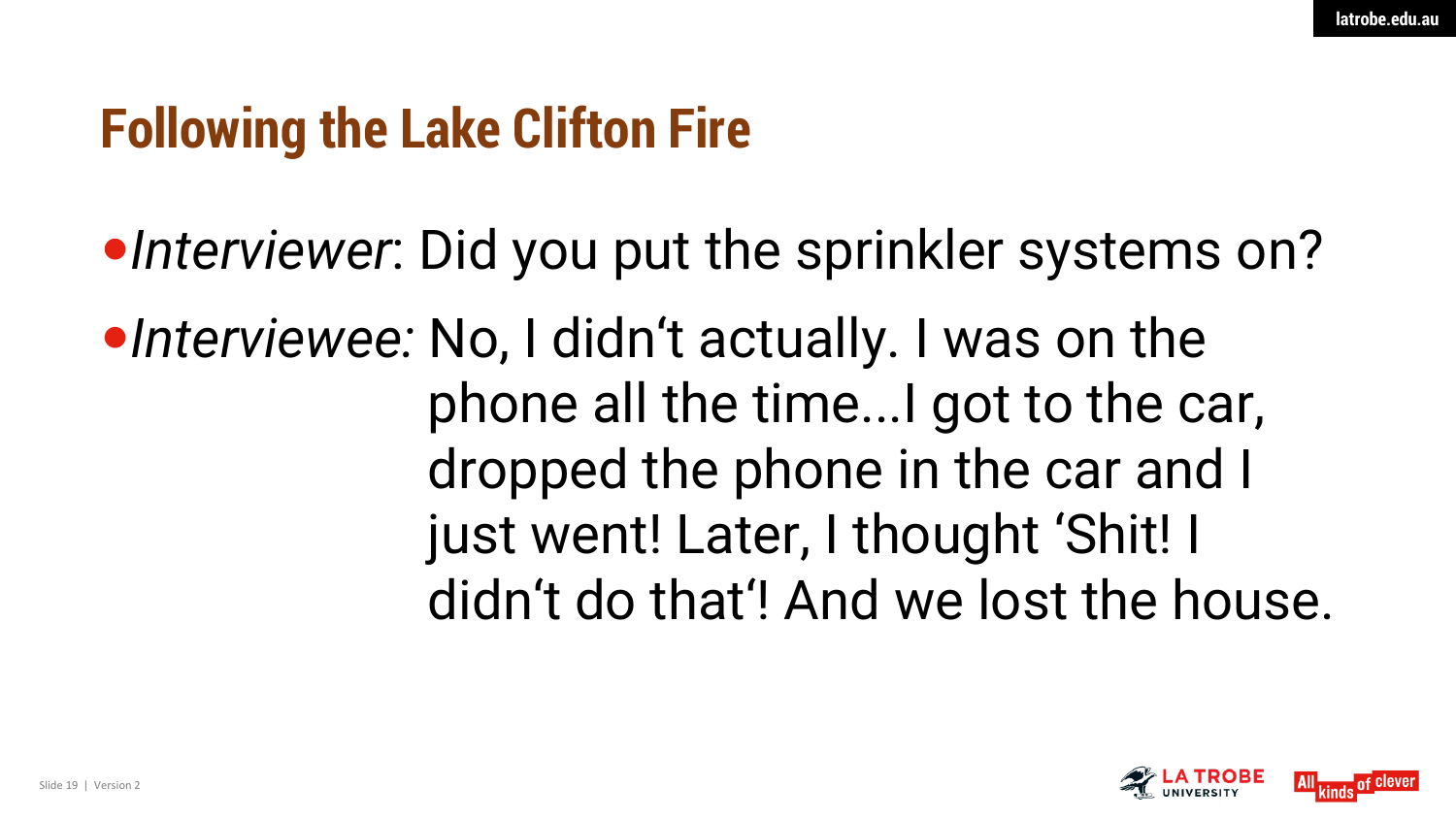## **Reasoning, judgement and decision making**

**5 studies: army recruits, parachutists, students: Average mean decrement 21% -**

#### **(***the artillery shoot study***!)**

- Information may be misunderstood---like warnings on ABC local radio.
- Better alternatives may be overlooked—like parking on ploughed paddock rather than keep driving through a forested area
- It may be hard to think things through so as to take the best course of action.

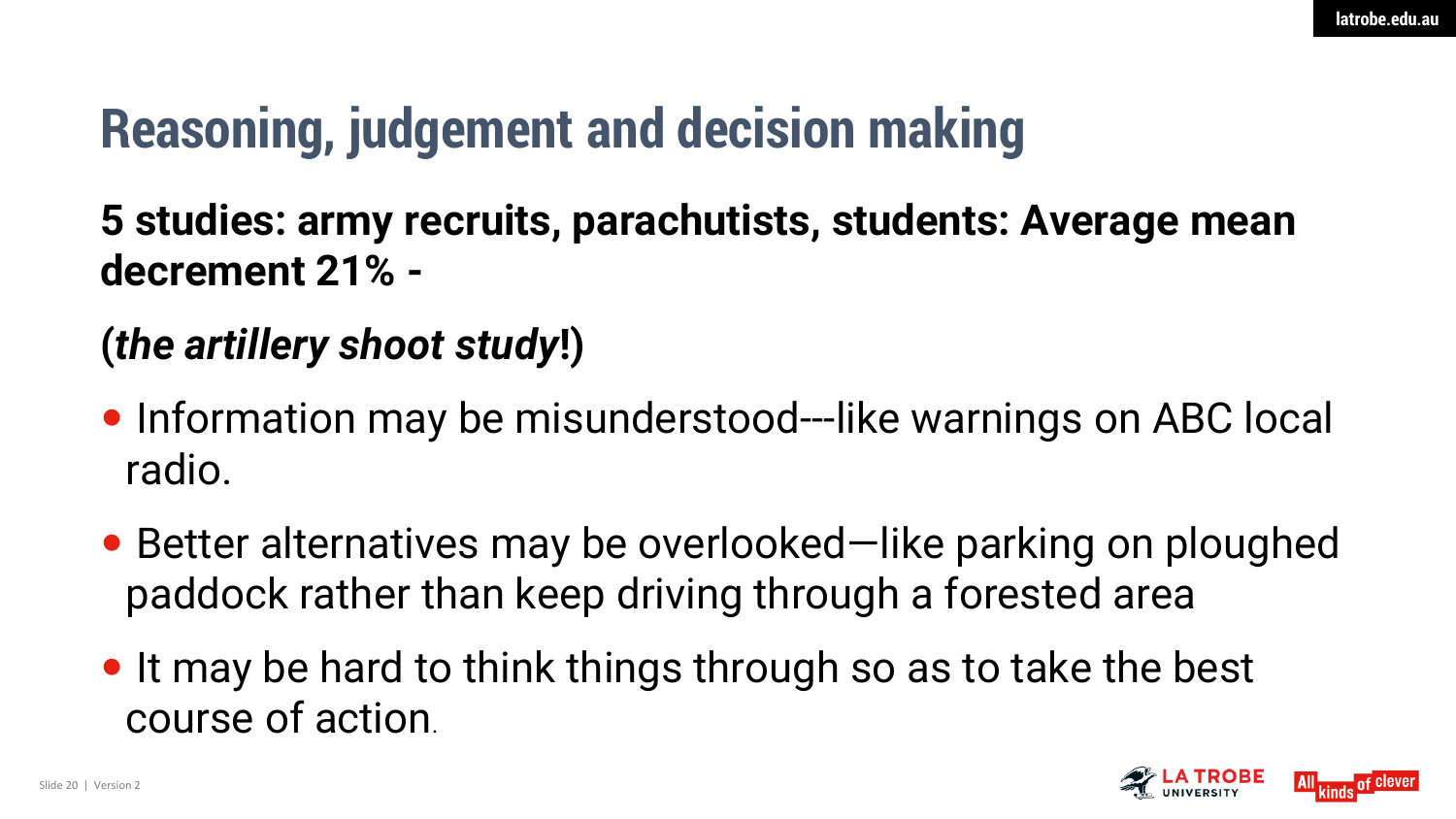## **During 'Black Saturday' at Hazelwood, Victoria**

Do you know what I did? Like, the embers were hitting me quite forcefully, because the wind was so high, and I was completely exposed, standing on the windward side of the house with the hose. I just stood there, and I thought 'Shit!'. All of a sudden , you know, the heat of the fire, I couldn't breathe and the smoke was everywhere...I put the hose over my head because I was so hot and ducked round the back. And later I thought God, that was really dumb'.

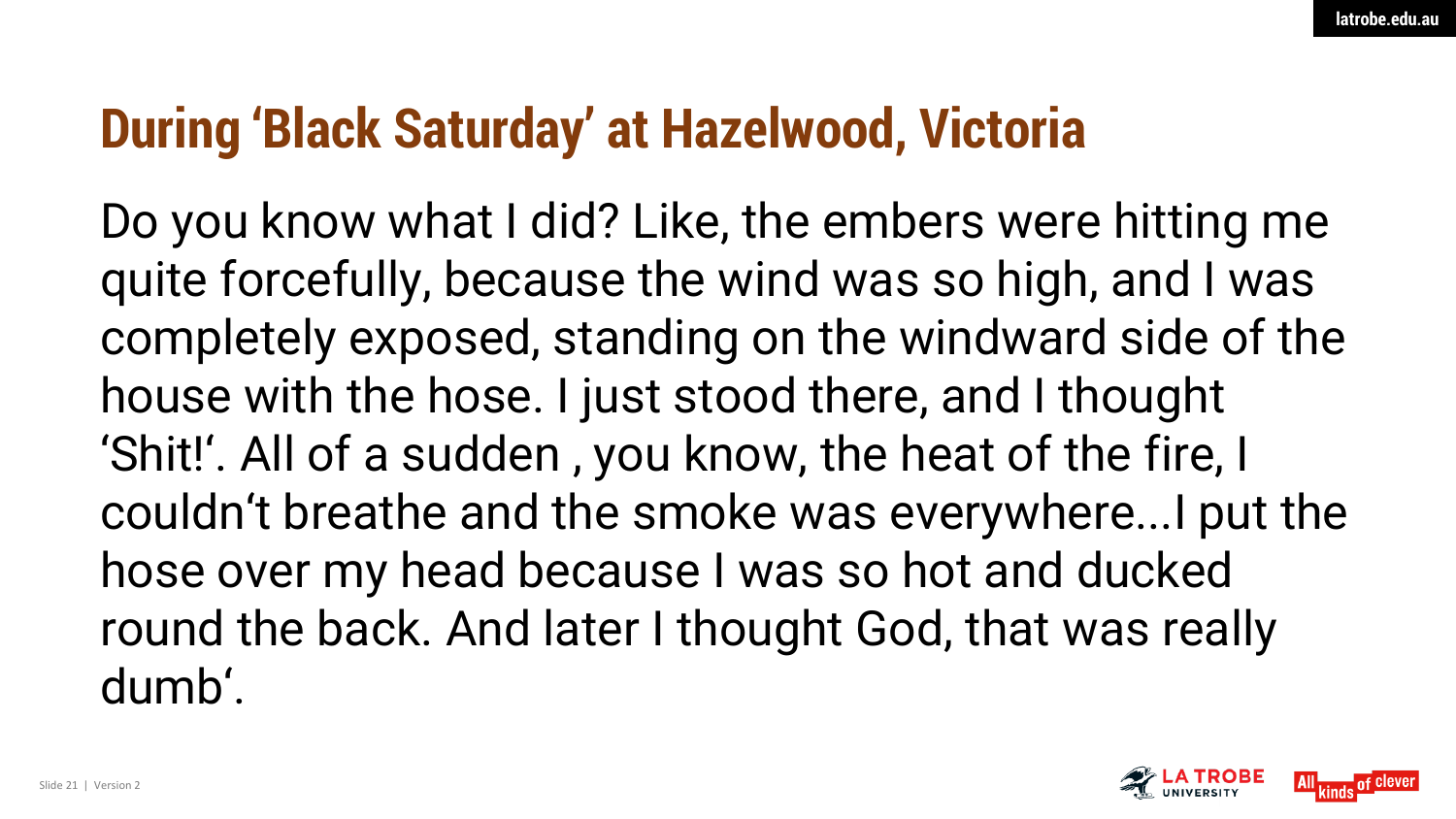#### **Implications: (1) Community education**

- •1. Raise awareness inform, educate.
- 2. The importance of a household bushfire plan.
- 3. Practice and rehearsal—conversational is better than none!
- 4. A pre-mortem.
- 5. Preparation, not last-minutation!

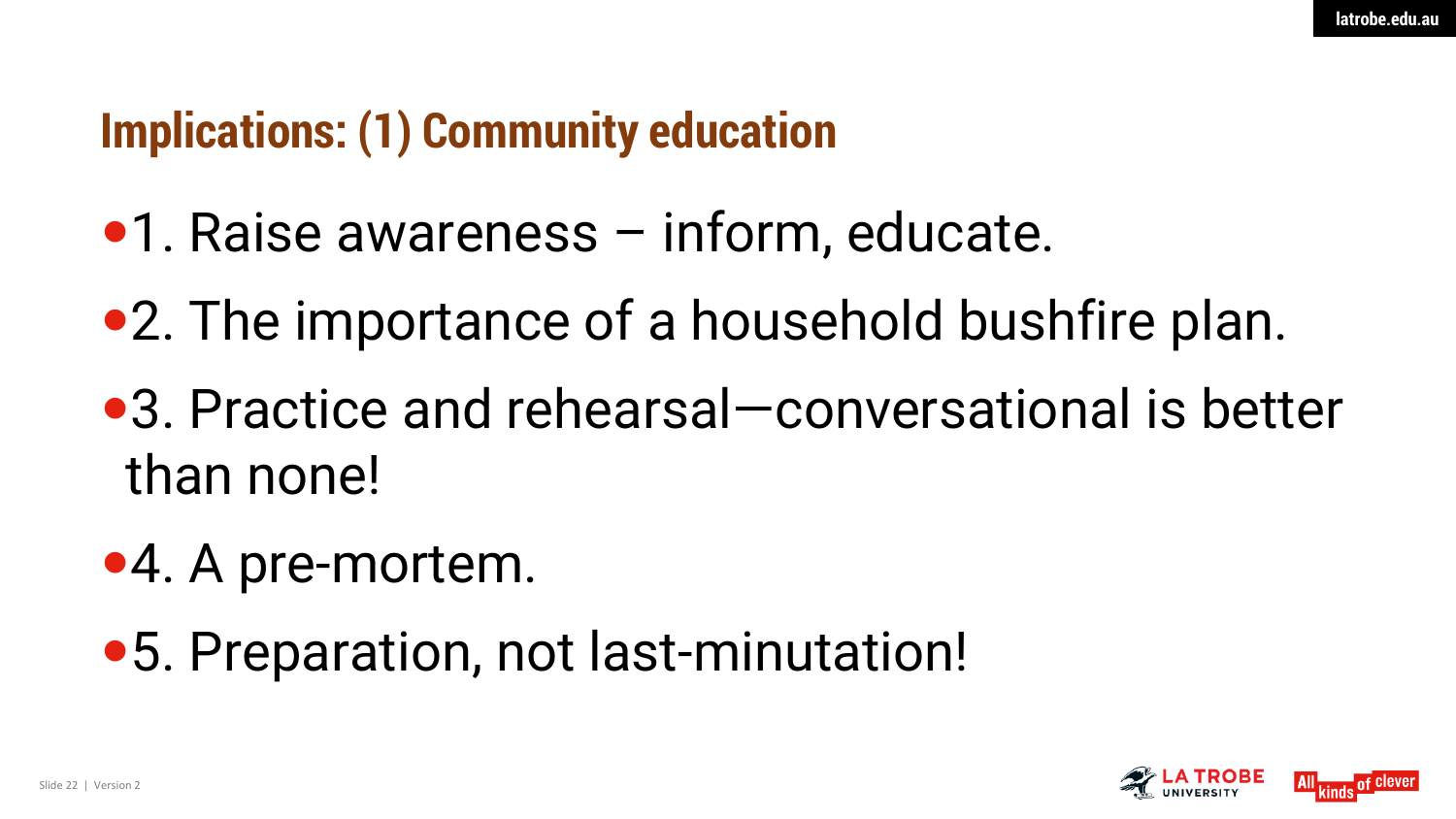## **Implications (2): Incident management**

## Keep "**the stressed civilian"** in mind.

- Factor **"stressed civilians"** into planning and training exercises.
- Maintain a "**stressed civilian"** focus, especially in relation to evacuations.

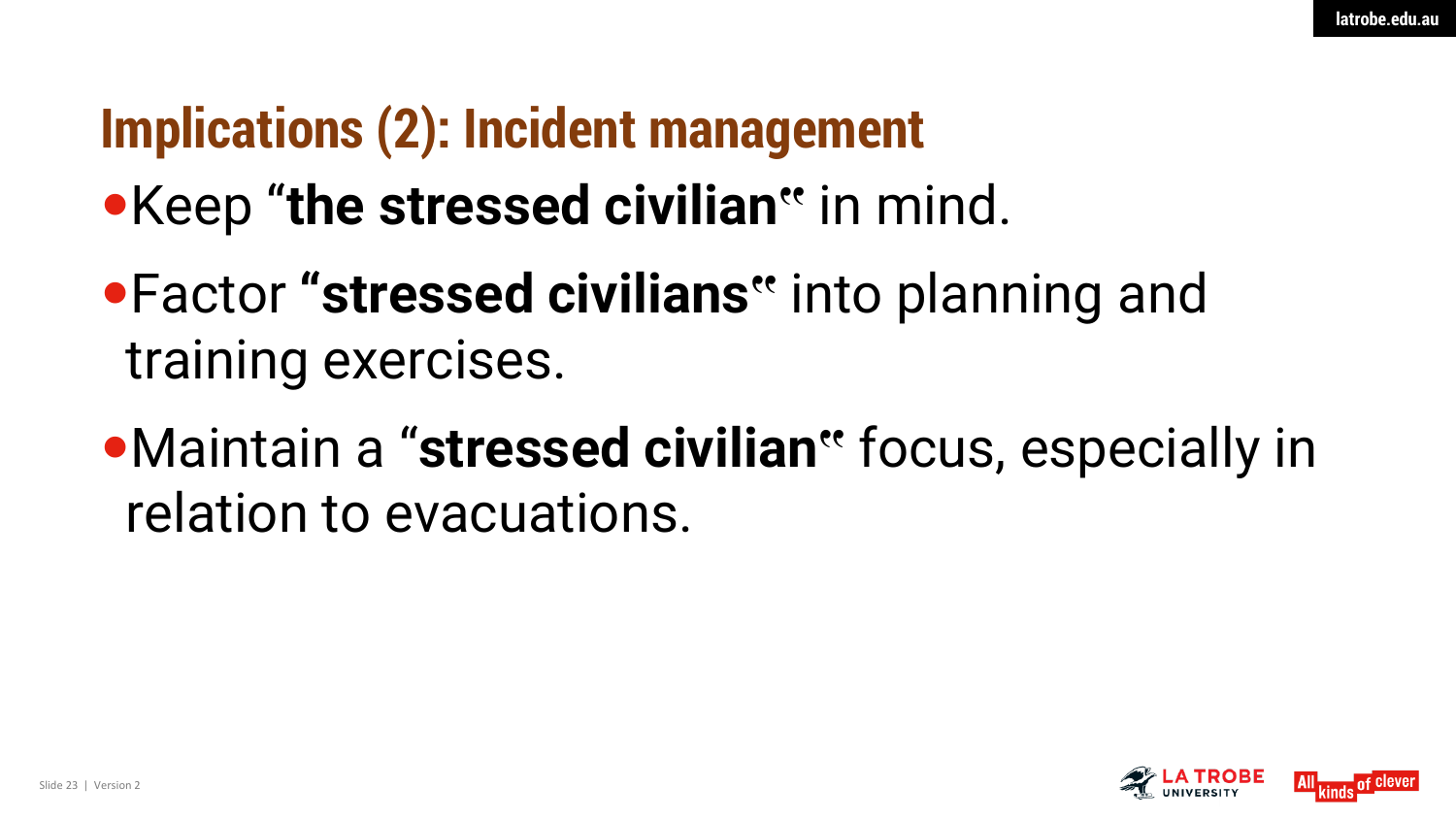## **Implications (3): Warnings**

## Timely – think 'LATENCY': the delay before residents actually leave.

- **Brevity**
- **•Clarity**
- No ambiguity